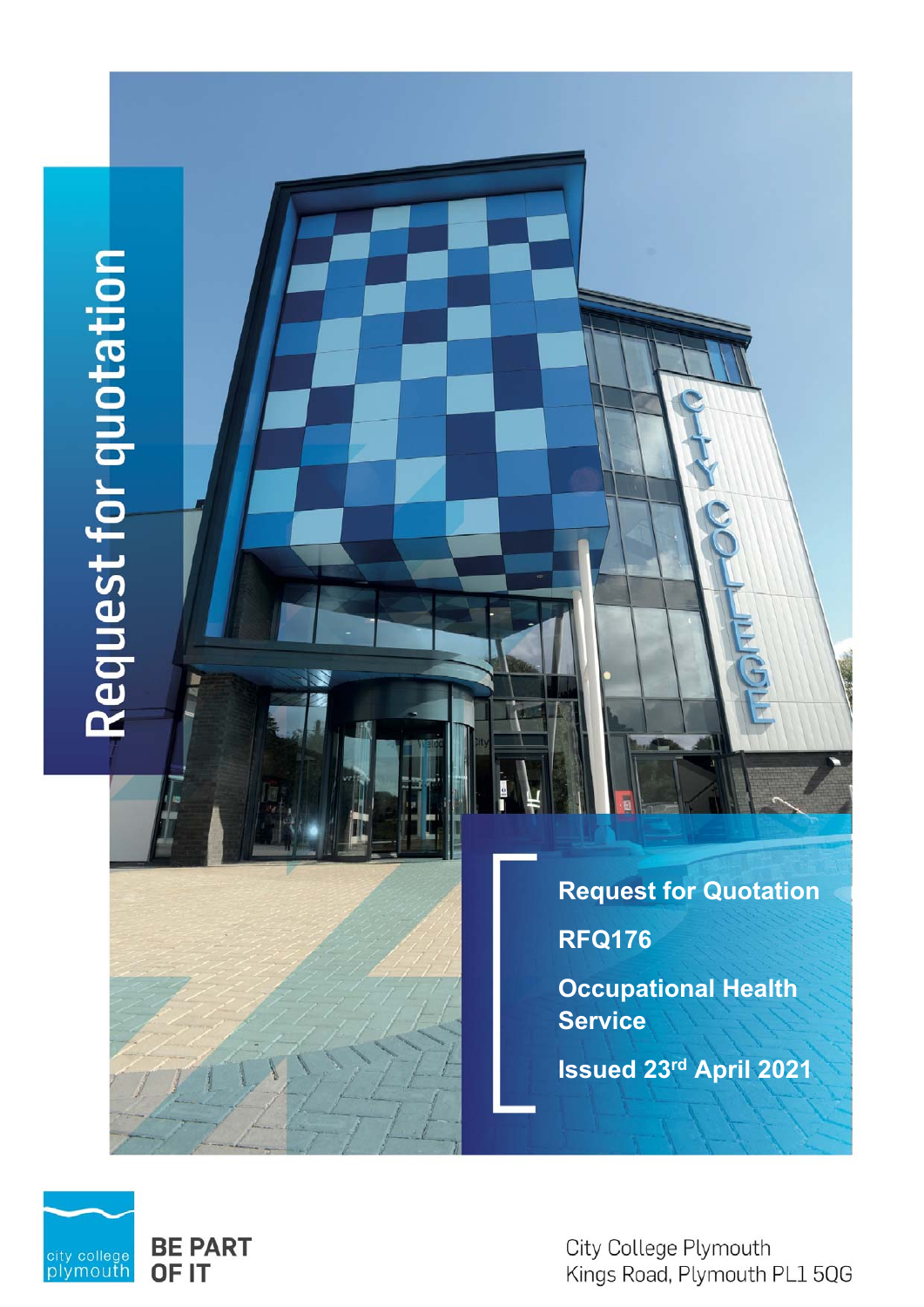# TABLE OF CONTENTS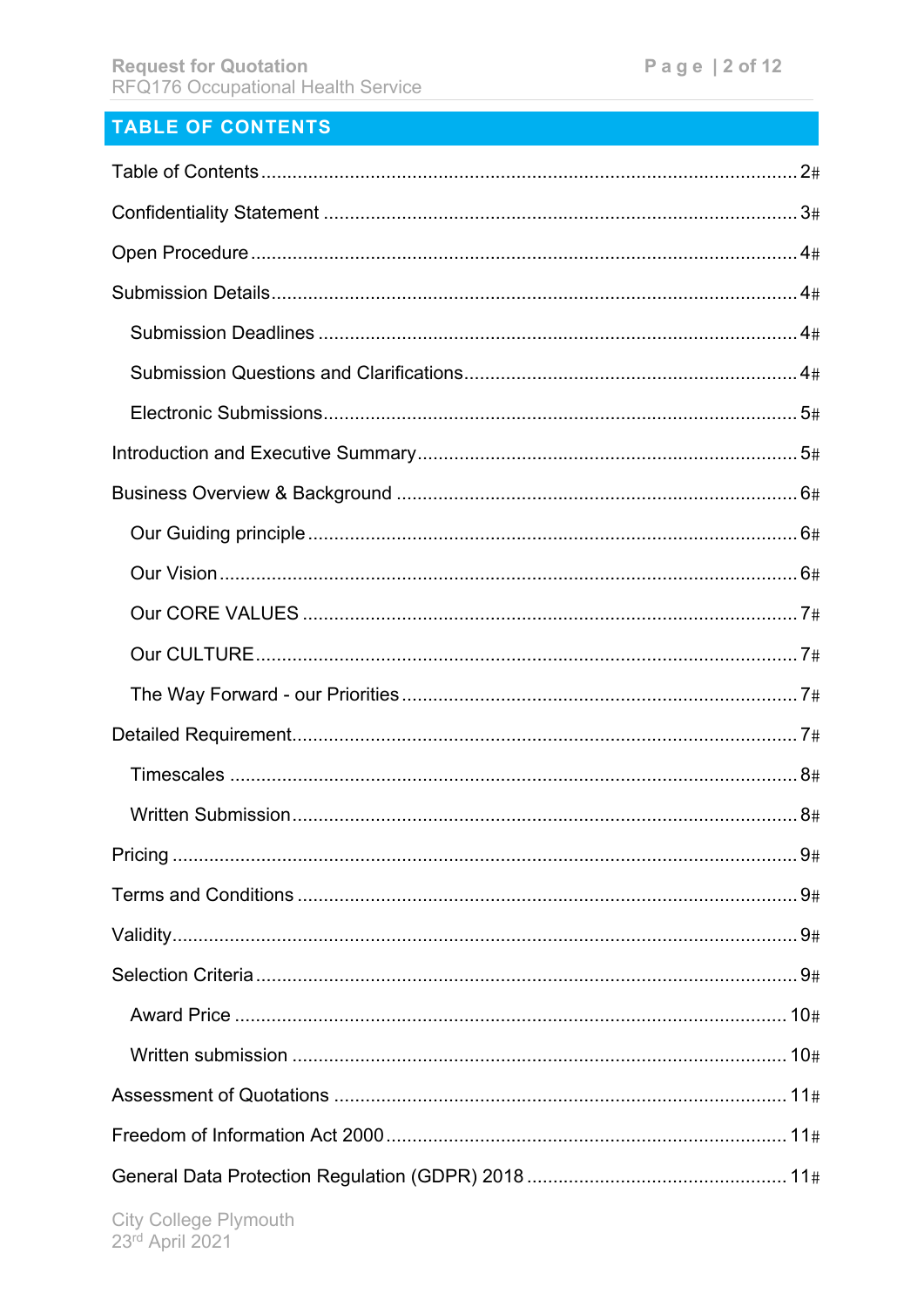# **CONFIDENTIALITY STATEMENT**

This document, and any attachments thereto, regardless of form or medium, is intended only for use by the addressee(s) and may contain legally privileged and/or confidential, copyrighted, trademarked, patented or otherwise restricted information viewable by the intended recipient only. If you are not the intended recipient of this document (or the person responsible for delivering this document to the intended recipient), you are hereby notified that any dissemination, distribution, printing or copying of this document, and any attachment thereto, is strictly prohibited and violation of this condition may infringe upon copyright, trademark, patent, or other laws protecting proprietary and, or, intellectual property. In no event shall this document be delivered to anyone other than the intended recipient or original sender and violation may be considered a breach of law fully punishable by various domestic and international courts. If you have received this document in error, please respond to the originator of this message or email him/her at the address below and permanently delete and/or shred the original and any copies and any electronic form this document, and any attachments thereto and do not disseminate further.

Thank you for your consideration, City College Plymouth.

Where no notice is given, all information contained herein is Copyright 2021 City College Plymouth.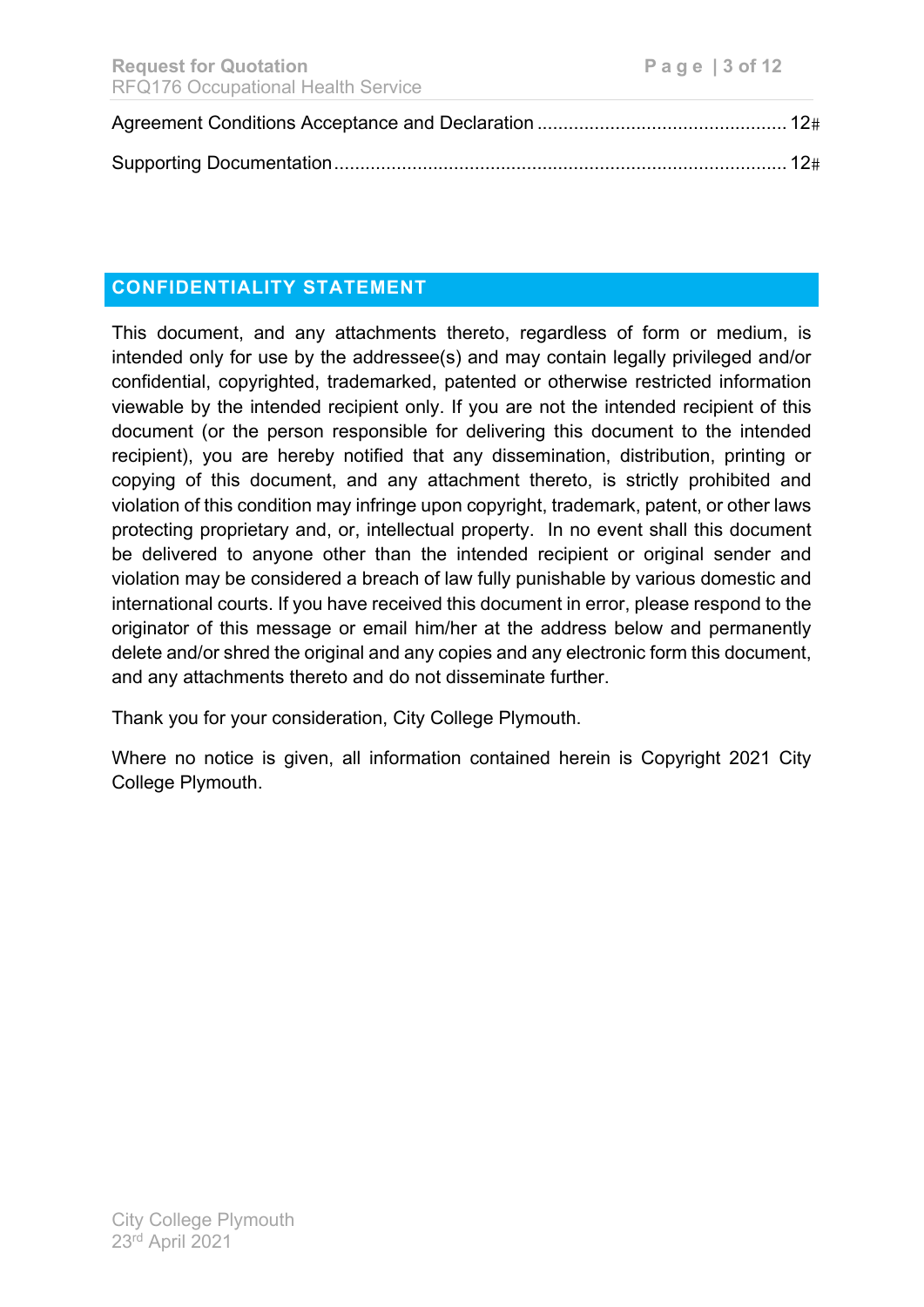# **OPEN PROCEDURE**

The College fully adheres to the requirements of the Public Contracts Regulations 2015, including for opportunities which are under threshold amounts.

Any Contractor who directly or indirectly canvasses any Member or Officer of the Institution, or advisor concerning the award of the contract for the provision of the services, or who directly or indirectly obtains or attempts to obtain information from any such member or Officer concerning any Tender or proposed Tender for the service will be disqualified from having his/her Tender considered.

# **SUBMISSION DETAILS**

### SUBMISSION DEADLINES

All submissions for responding to this Request for Quote must be submitted via email as stated below, no later than:

### **20th May 2021**

### **12:00 Noon**

Any submissions received after this date will not be considered.

### SUBMISSION QUESTIONS AND CLARIFICATIONS

You may contact the following person if you have any questions or require clarification on any topics covered in this Request for Quotation: by 7<sup>th</sup> May 2021.

**Procurement** 

Phone: 01752 856 809

Email: tenders@cityplym.ac.uk

All correspondence during the Tender should be channeled via the Procurement Officer using the above details only. Bidders found to have gained an unfair advantage shall be disqualified from the current opportunity and future opportunities with the College for a minimum of four (4) years.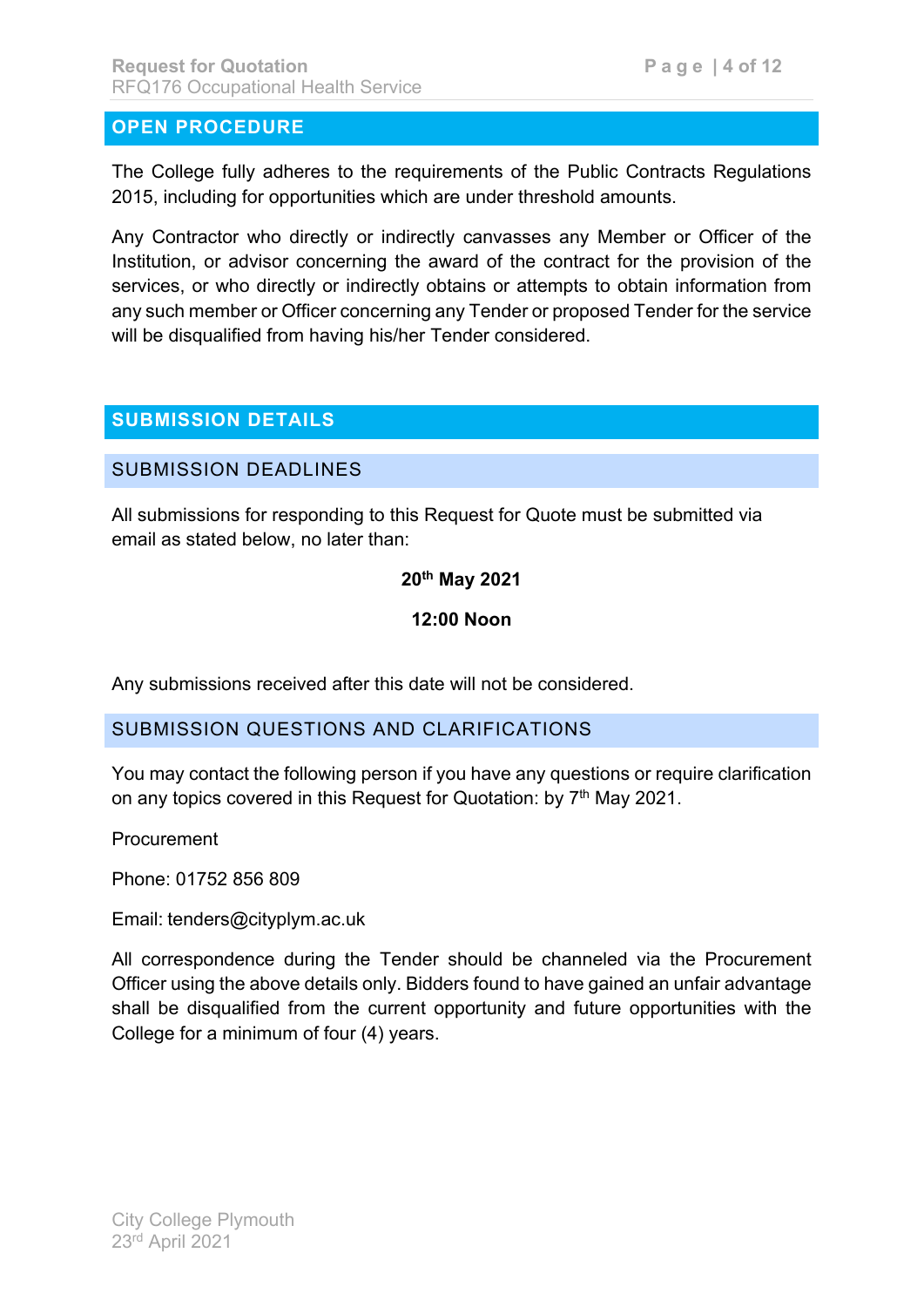# ELECTRONIC SUBMISSIONS

Electronic submissions in response to this Request for Quotation are required and must meet the following criteria:

Sent via email to: tenders@cityplym.ac.uk

Document standards:

- Text must be in Microsoft Word format;
- Price tables must be in Microsoft Excel format (using pricing schedule in Appendix A);
- Supportive evidence may additionally be submitted in PDF format;
- Images, Designs, and other supporting evidence may be in either JPEG or PDF format
- Completed Appendix C Suitability Assessment & Selection Questionnaire (Including Mandatory & Discretionary Exclusions) Parts 1, 2 and 3. - *Please note this suitability assessment will not be viewed unless you are the winning tenderer. Failure at this stage may prevent the contract from being awarded.*
- Signed Agreement Acceptance and Declaration.

*Please note that the College is able to accept submissions sent in a compressed or ".zip" file format, so long as the files contained meet the standards described above.* 

### **WARRANTY**:

By submitting your tender bid, you are warrantying to the College that you have not breached our canvassing or soliciting clause.

If any successful tenderer awarded a contract is found to have provided an inaccurate warranty, then the College reserves the right to terminate the awarded contract with immediate effect and re-tender the contract from which the successful tenderer will be excluded from re-bidding and shall be disqualified from any future opportunities for a period of four years.

# **INTRODUCTION AND EXECUTIVE SUMMARY**

Due to our service coming to a natural end we are looking to tender for an Organisation to provide our Occupational Health Service. We would expect a minimum term of 3 years, extendable by 1 + 1 years, subject to satisfactory performance.

The anticipated value of the supply contract will exceed £25,000. Therefore, in the interests of open competition the opportunity will still be advertised on the government portal 'Contracts Finder'.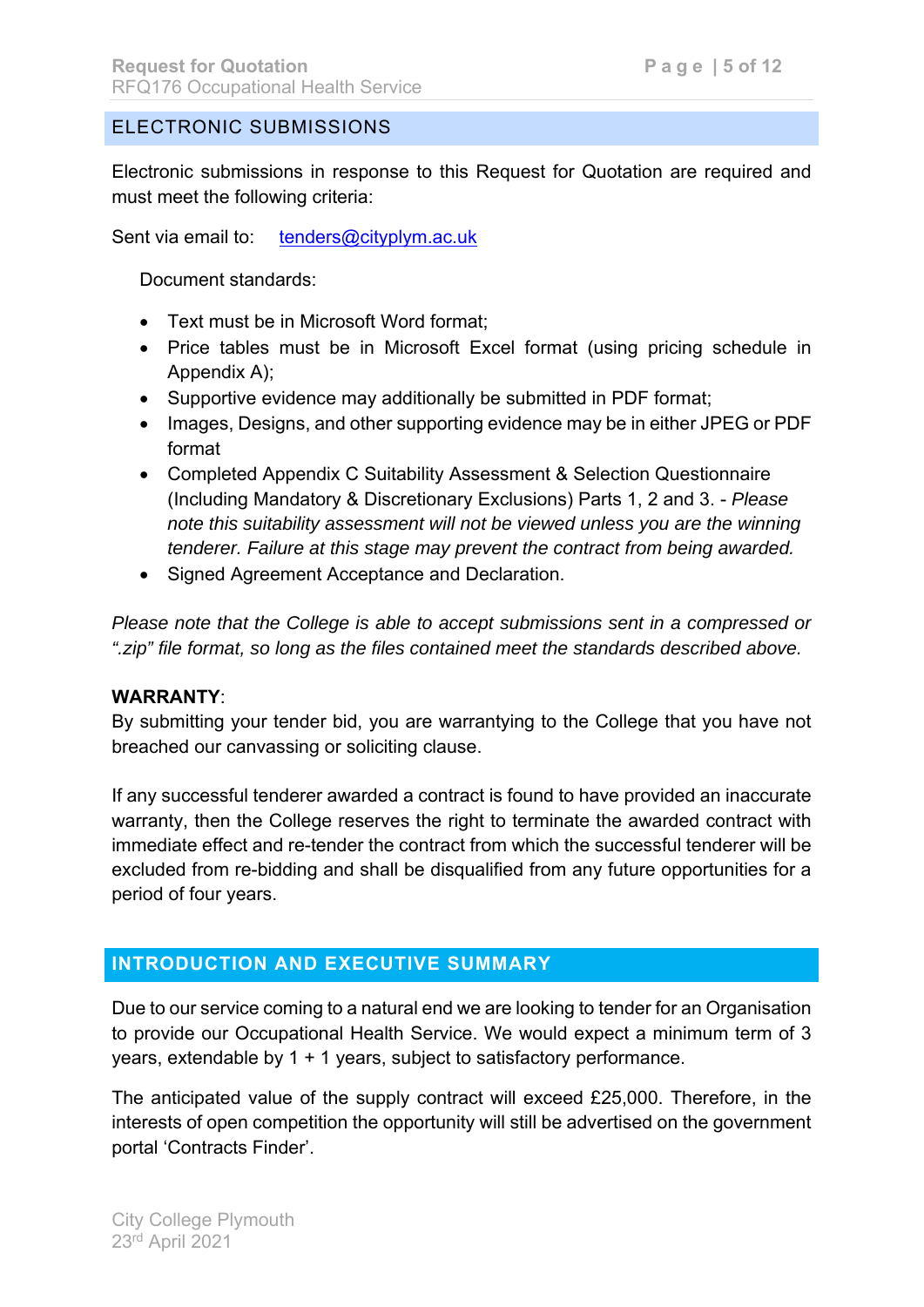# **BUSINESS OVERVIEW & BACKGROUND**

City College Plymouth has a learning environment and organisational culture that impacts positively on the health, wellbeing and sustainability of our community and enables all of our students and staff to achieve their full potential.

City College Plymouth is one of the largest providers of innovative, technical and professional, education in the South West with a national reputation for promoting enterprise, employability and science, technology, engineering and mathematics (STEM). The College plays a central role in the educational, cultural and economic life of the region and works with strategic partners to facilitate growth, raise aspirations and foster wealth creation.

The College was awarded the Teaching Excellence Framework (TEF) Gold award for its university-level provision and its most recent Ofsted inspection confirmed that the College continues to be 'Good' with many outstanding features. The College was rated first in the South West and second nationally for student satisfaction in the latest FE Choices student satisfaction survey.

City College Plymouth is also one of the first Institutes of technology in the UK Working in collaboration with education providers and employers across the South West to improve the training in science, technology, engineering and maths in order to address skills gaps within these industries and support regional growth.

City College supports the region's employers with their award-winning Apprenticeship provision, as well as providing a range of courses and bespoke training programmes which enable employees to upskill or retrain to better support their business' requirements.

The College operates on two main sites within the city, serving 12,500 students and employing over 650 staff. The College operates year round, with opening times from 0800-2100 on some days.

### OUR GUIDING PRINCIPLE

City College Plymouth has a learning environment and organisational culture that impacts positively on the health, wellbeing and sustainability of our community and enables all of our students and staff to achieve their full potential.

### OUR VISION

To be the learning destination of choice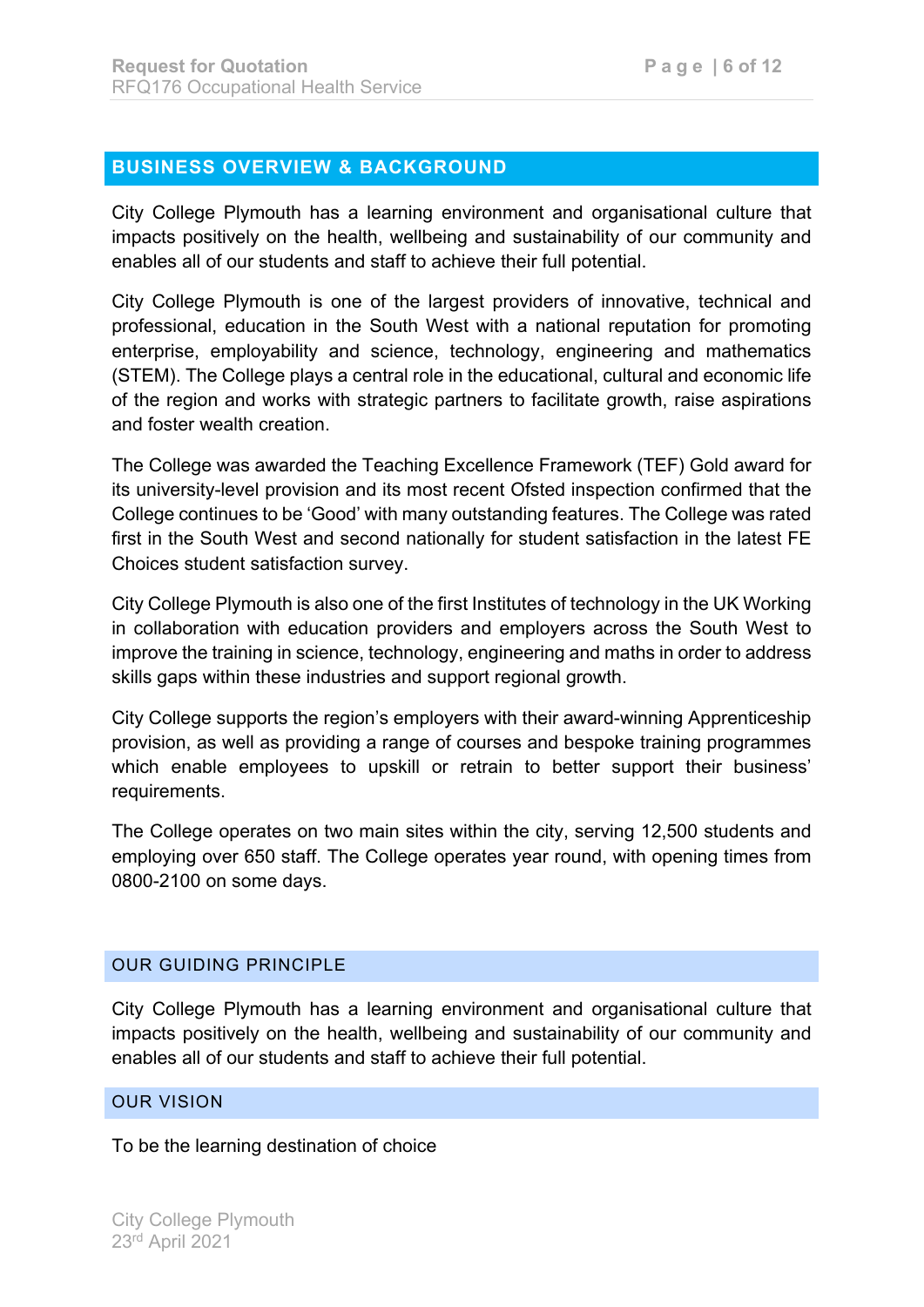### OUR CORE VALUES

Respect, ownership, integrity for all

OUR CULTURE

Nurturing a passion for teaching and learning

Enriching our community through knowledge, experience and skills

Enabling every student to be the best that they can be

THE WAY FORWARD - OUR PRIORITIES

- Staff our most important investment
- Students our purpose
- Community making a difference
- Achievement reputation for success
- Wellbeing infusing health into every day

# **DETAILED REQUIREMENT**

City College Plymouth is looking to obtain an Occupational Health Service to include:-

- Management referrals
- Pre-employment checks
- Health surveillance
- Specialist in mental health

Based on current levels, the average number of referrals are as follows:

| Pre-employment             | 120 |
|----------------------------|-----|
| Management referral        | 120 |
| <b>Health surveillance</b> | 180 |

Following referral, the college would expect that appointments are confirmed within a 5 working day period, and consultations to be scheduled within 14 working days. Preemployment checks should be responded to within 10 working days wherever possible.

The College will accept virtual consultations but certain health surveillance will need to be on a face to face basis therefore we are looking for a company with local access.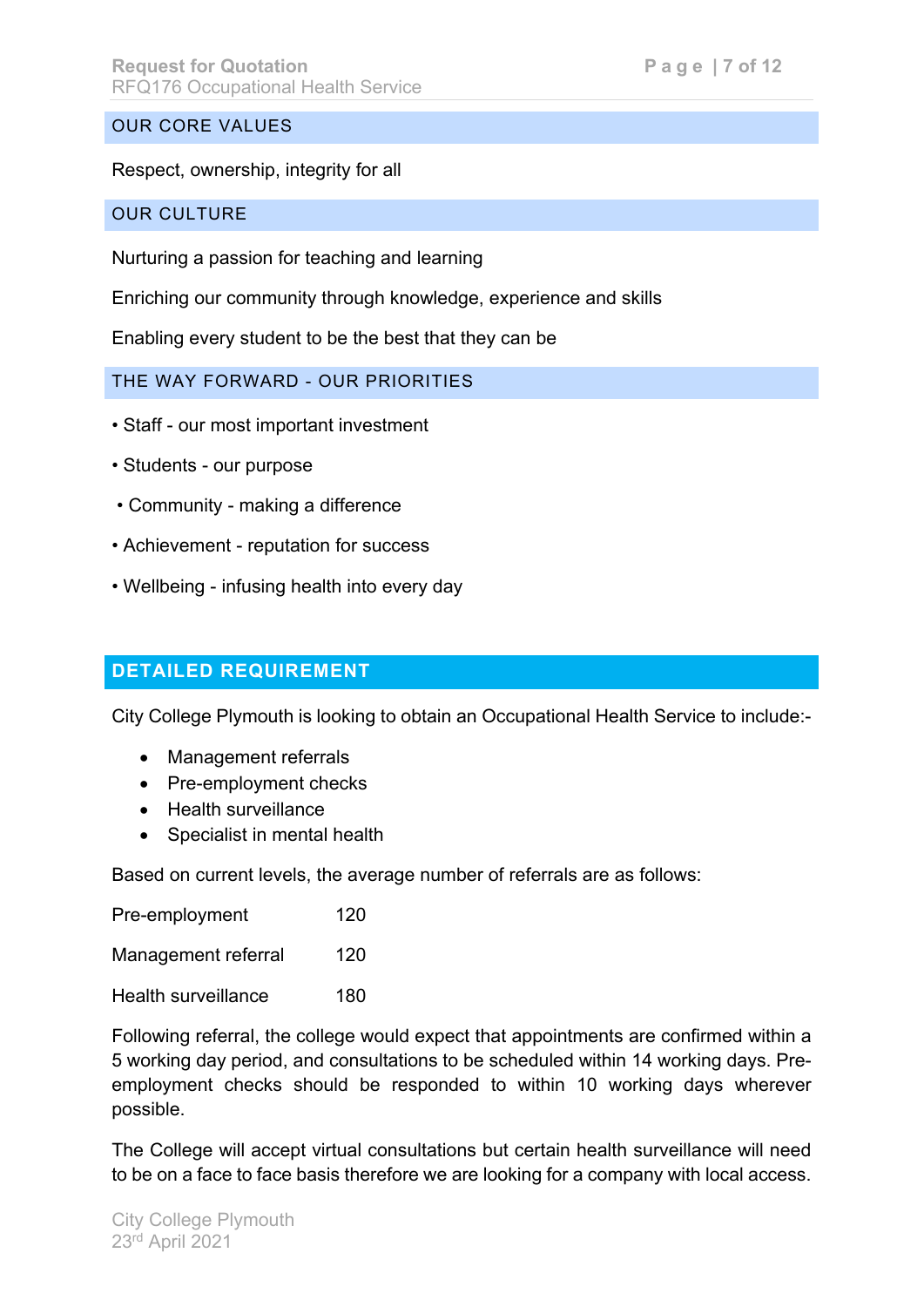We require a portal facility for referrals and you should offer electronic reports and guidance. The portal facility should be available to external applicants to enable them to submit pre-employment checks.

### KPI'S

Following referral, the College would expect that appointments are confirmed within a 5 working day period, and consultations to be scheduled within 14 working days. Preemployment checks should be responded to within 10 working days wherever possible.

### TIMESCALES

| <b>Action</b>               | <b>Date</b>    |
|-----------------------------|----------------|
| <b>Tender Issued</b>        | 23/04/2021     |
| <b>Deadline for Queries</b> | 07/05/2021     |
| <b>Tender Response Date</b> | 20/05/2021     |
| Shortlisting of tenders     | w/c 24/05/2021 |
| <b>Presentations</b>        | w/c 07/06/2021 |
| <b>Award Date</b>           | w/c 14/06/2021 |
| <b>Implementation Date</b>  | 01/07/2021     |

### WRITTEN SUBMISSION

We require a written document which details your company offer with particular interest to the following areas. This submitted document will be scored as per the table on page 10.

Price- Scored on Appendix A, you should state whether you will make an annual charge or a charge per consultation. Any volume breaks should be clearly identified

Your current expected timescales for the different category referrals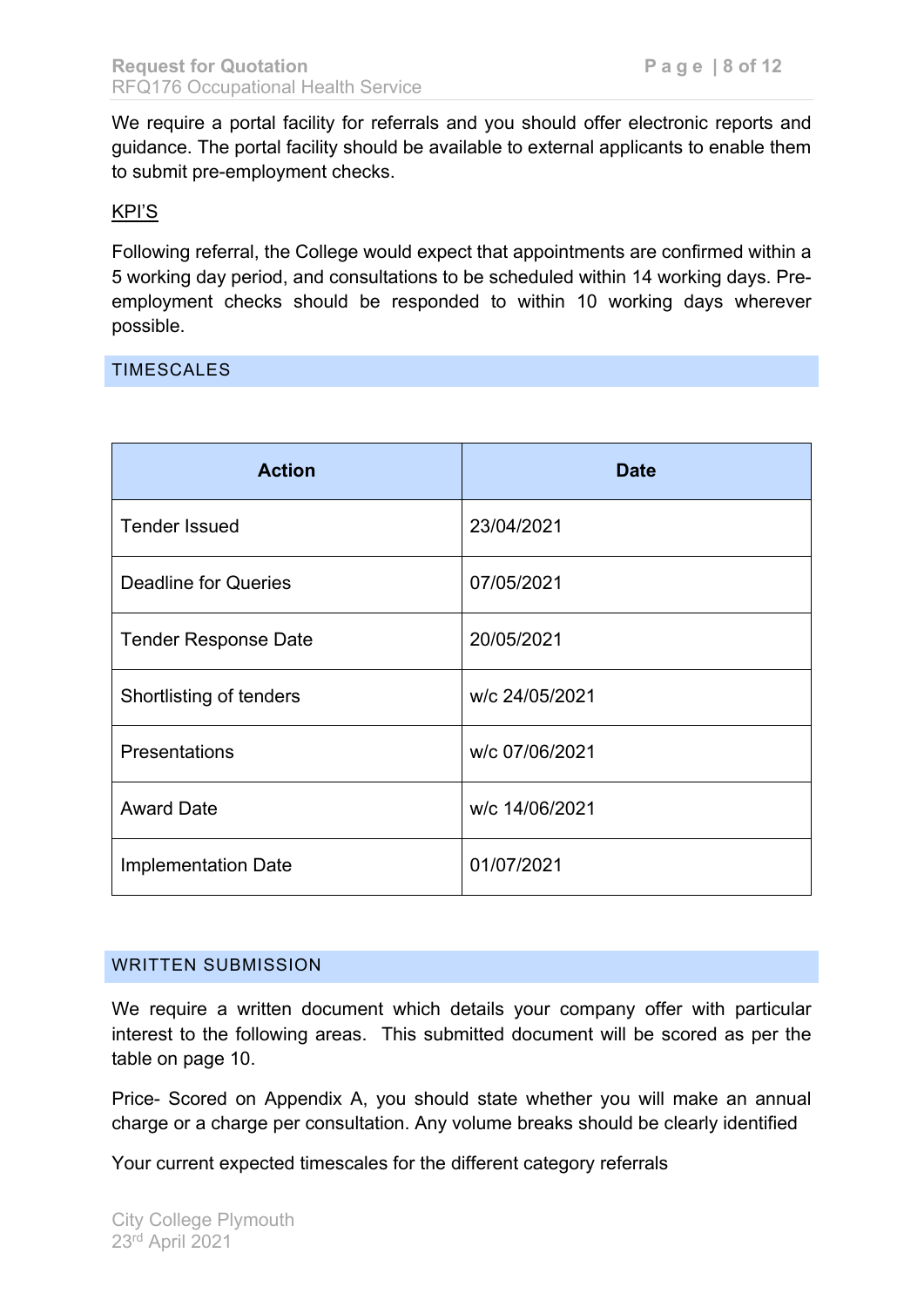Your proposals for contract management arrangements, including a - named contact, frequency of meetings etc.

Quality and standard of management referral reports- a copy report should be included

Outline your access arrangements - ie portals for referrals and for pre-employment checks

Outline any optional services you are able to provide, eg staff workshops, advice, support lines, staff training etc

Value added student benefits– any specific benefits you can offer to our students eg work placements, talks etc.

### **PRICING**

Bidders should provide their pricing for each of the key products in Appendix A.

Prices should be firm and valid for at least the initial contract period (12 months) and not subject to increase or escalation of any kind throughout the contract.

### **TERMS AND CONDITIONS**

The College's normal business terms are 1-2 months from the date of invoice. Payment will become due subject to the above upon the College's full acceptance of the goods/services. This Request for Quotation and any resulting purchase order will be subject to the College's General Terms and Conditions of Purchase of Goods/Services – see Appendix B.

# **VALIDITY**

Bidder's offers should be open and valid for acceptance for a period of no less than ninety [90] days from the date of submission.

### **SELECTION CRITERIA**

The successful supplier will have provided the Most Economically Advantageous Tender (MEAT) to the college. It should be noted that the bidder with the lowest submitted prices will not necessarily be down-selected. All bidders will be notified via email of the results of the outcome no later than 90 days from the date of submission. The date of contract award will be provided within that email.

The marking criteria is as follows: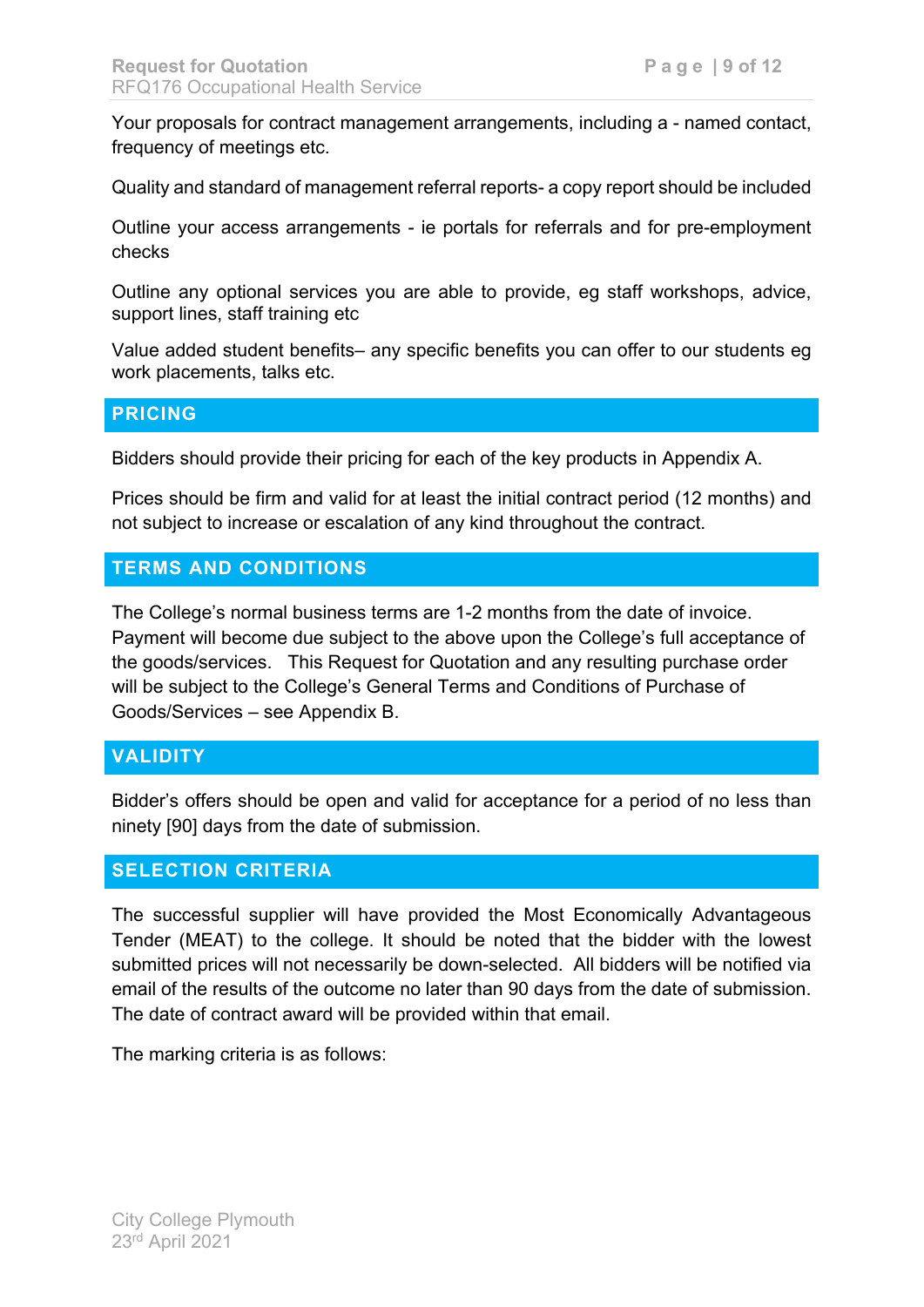| Category                                              | Weight |
|-------------------------------------------------------|--------|
| Price                                                 | 40%    |
| <b>KPI-</b> lead times                                | 20%    |
| Contract management                                   | 10%    |
| External portal – referrals and pre-employment checks | 10%    |
| Quality of information – management referral reports  | 10%    |
| <b>Optional services</b>                              | 5%     |
| Value added student benefits                          | 5%     |

Please see table below for more details on the scoring method.

### AWARD PRICE

Lowest quote price divided by quote price multiplied by 100

### WRITTEN SUBMISSION

| Assessment          | <b>Score</b>   | Interpretation                                                                                                                                                        |
|---------------------|----------------|-----------------------------------------------------------------------------------------------------------------------------------------------------------------------|
| <b>Excellent</b>    | $\overline{4}$ | Comprehensive response supported by examples<br>Description fully supported by details that demonstrate<br>the applicant's ability to provide the required services.  |
| Good                | 3              | Broad response supported by relevant examples.<br>Description well supported by details that demonstrate<br>the applicant's ability to provide the required services. |
| <b>Satisfactory</b> | 2              | Reasonable response supported by some evidence.                                                                                                                       |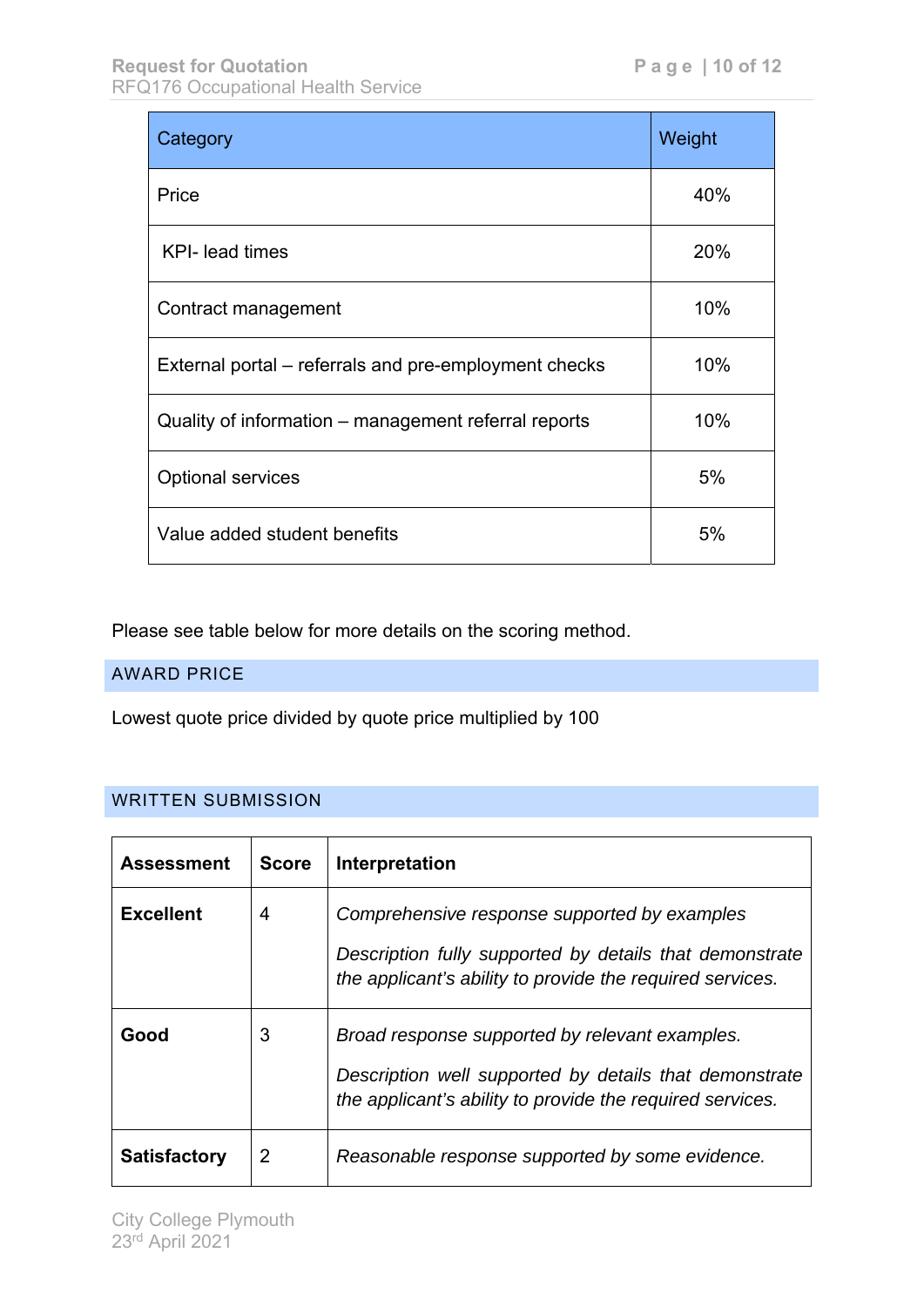|              |   | Description adequately supported by details<br>that<br>demonstrate the applicant's ability to provide the required<br>services.                                                       |
|--------------|---|---------------------------------------------------------------------------------------------------------------------------------------------------------------------------------------|
| Poor         |   | Limited response not well supported by evidence.<br>Description inadequately supported by details<br>that<br>demonstrate the applicant's ability to provide the required<br>services. |
| Unacceptable | 0 | No response or insufficient information provided.                                                                                                                                     |

# **ASSESSMENT OF QUOTATIONS**

Bidders must ensure that their quotation fully addresses all information requested within this RFQ document. Bidders must ensure that any quotation fully meets the specification required. The College reserves the right to discount any quotation which does not fully meet the specification.

The College reserves the right to seek clarification with bidders upon receipt of quotations.

# **FREEDOM OF INFORMATION ACT 2000**

Under the Freedom of Information Act 2000 the College cannot guarantee that information provided by bidders during the course of this RFQ procedure or any resulting contract will be held a confidential. The College will not routinely release information to interested parties unless required to do so in order to meet our statutory obligations.

# **GENERAL DATA PROTECTION REGULATION (GDPR) 2018**

All bidders must comply with the General Data Protection Regulation (GDPR) 2018 in respect of using and processing personal information. Bidders must have in place technical and organisational safeguards to protect personal data from unauthorised use, disclosure or loss.

The College reserves the right to request a copy of your privacy statement if you are the successful bidder.